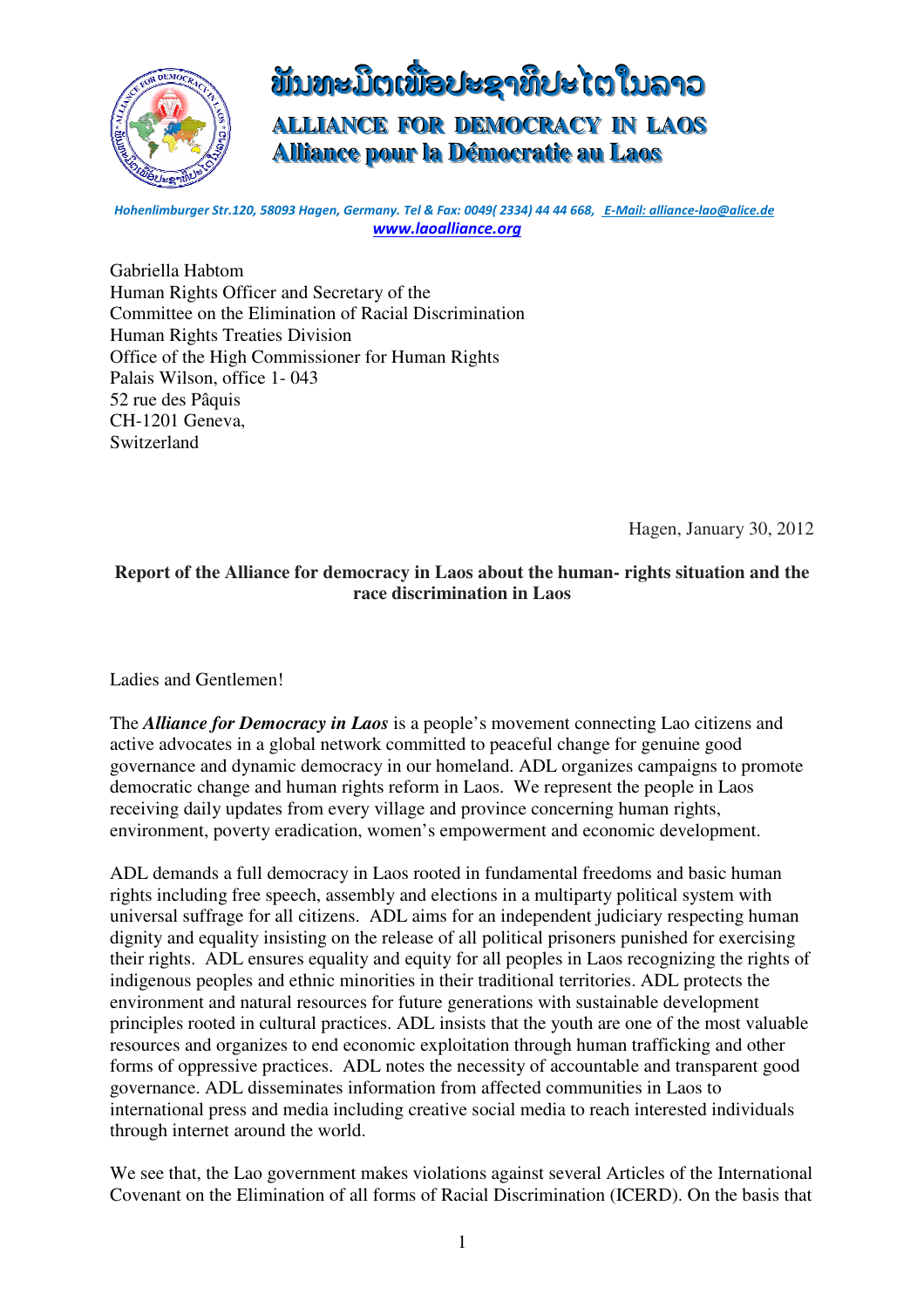the violations of human rights are significant mainly in the field of racial discrimination, we provide in our shadow report the main violations regarding Laos.

# **1. Article No. 5 c: Right to political rights, to vote, stand for election, participate in election based on universal suffrage**

There's no political freedom in Laos. There is still an authoritarian regime in Laos. There are also no free elections, only one party; the Communistic so called People's Revolutionary Party is approved since 1975.

# **2. Article No 5 e/3: Right to housing**

The right ´for housing is restricted by the special treaties and the special economy- zones. These treaties are made by the Lao regime.

On July 18th, 1977 Laos signed with Vietnam a treaty "Treaty of friendship and special Cooperation1" valid for 25 years and renewable every 10 years and without time limit. This treaty legalizes the de facto control of Vietnam over Laos. The stationing of Vietnamese soldiers and consultants in Laos insures the Laotian powers stability by supplying him the necessary material and human means in order to impose to the population an unprecedented totalitarian regime in the history of the country.

So through the political control over all power structures (the government, the administration, the organizations of mass and the army), the party, and of course Hanoi government, exercises a total control over the population. The control also focused on the mountainous ethnic groups because the authorities suspect them of stirring up the anti-governmental movements. So these populations are forced to leave their natural house to come to live in plains, giving up their places of worship, their cultures and their traditions. They are forced to assimilate the culture and the habits of Lao Lum. (Majority Ethnic group). Last years the Lao government makes some new contracts with China for similar results. Action must be taken to prevent a similar situation dominating from Beijing.

## **3. Article No.3: States condemns racial segregation & apartheid and prevents, prohibits and eradicates practices**

The government of the Lao PDR has made concessions of land to China under soft leases with terms up to as long as ninety-nine years in many provinces (25.000ha Bokeo Province) in the north of the country where, for example in the area of the golden triangle under the guise of a special economic zone, China built 'Chinatowns' to be populated by two hundred thousands of Chinese without Lao people having any right to object; this is a new kind of colonialism.

It's a selection at the special- zones for the Chinese, by the access rights are denied for the Lao people. Lao people reports from the special economic region in the north of Laos, that there is no Lao policemen in service at the tourist- area in the city of Thonphen at the golden triangle (Donexao), because they has been replaced by Chinese policemen. The Chinese policeman wants to have an admission fee of 20 Baht (Thai money). This situation starts in Oct. 2011 and the Chinese policemen plans to banish the Lao people out of their huts for Thai and other tourists in that region. This situation has led to a huge dissatisfaction by the Lao people. It's made by the ruling powers of Laos, suppressing the hearts of the Lao people. The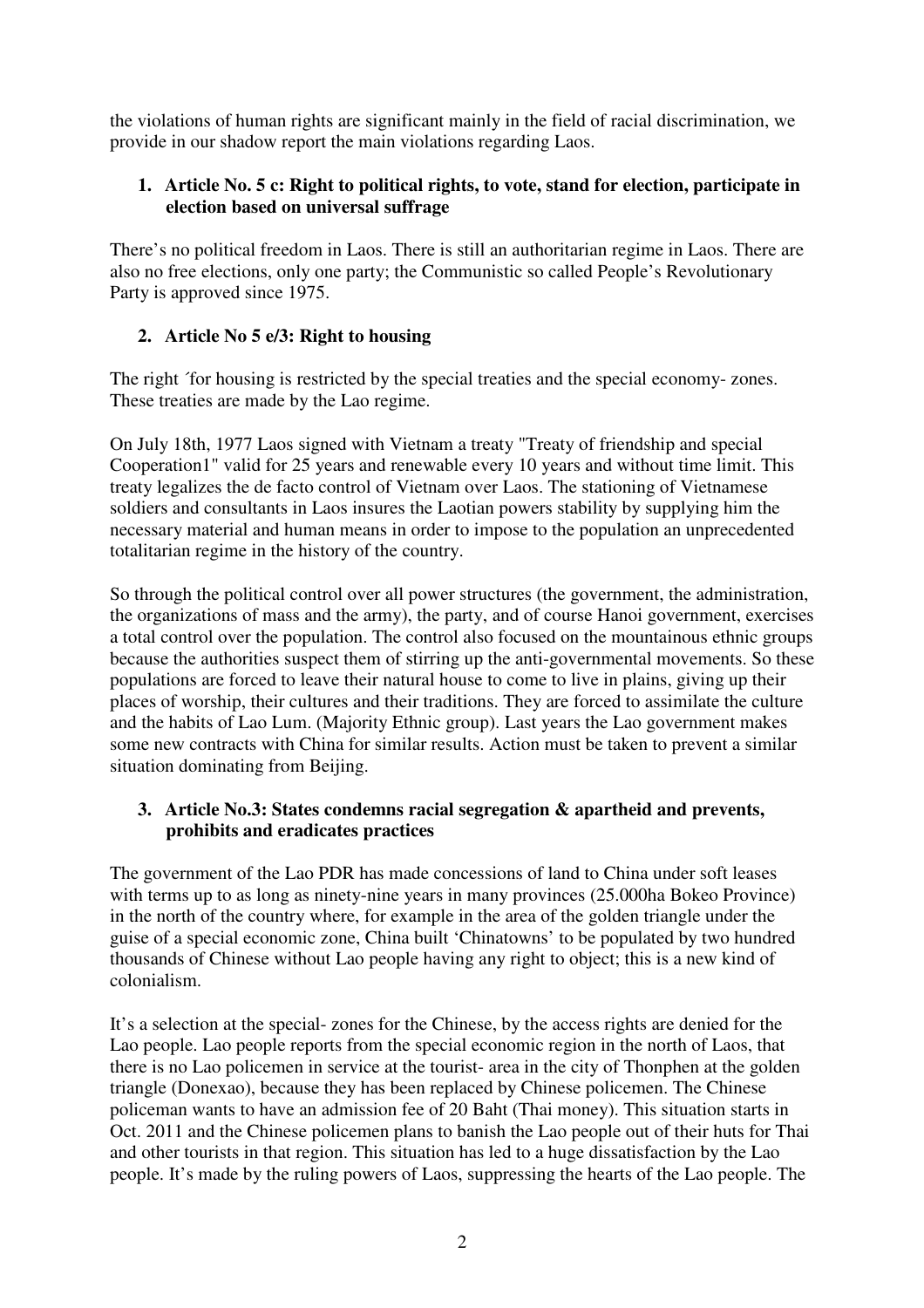Lao people have to consider, will we the Lao nation still exist in 10 to 20 years, when these ruling powers will govern Laos?

# **4. Article No 4: State condemns propaganda & all organizations based on racial superiority**

There is a silent propaganda against the Lao people. The Lao officials supports people from Vietnam or China to come up and takes care that the Lao people has no chance for better education or better positions in their jobs. The best Jobs mostly are reserved for Vietnamese or Chinese people. These persons are at the gear levers of Laos. It's prohibited to criticize this kind of politics.

Ethnic cleansing is a purposeful policy designed by one ethnic or religious group to remove by violent and terror-inspiring means the civilian population of another ethnic or religious group from certain geographic areas.

An earlier draft by the Commission of Experts described ethnic cleansing as "the planned deliberate removal from a specific territory, persons of a particular ethnic group, by force or intimidation, in order to render that area ethnically homogenous." which it based on "the many reports describing the policy and practices conducted in the former Yugoslavia, 'ethnic cleansing' has been carried out by means of murder, torture, arbitrary arrest and detention, extra-judicial executions, confinement of civilian population in ghetto areas, forcible removal, displacement and deportation of civilian population, deliberate military attacks or threats of attacks on civilians and civilian areas, and wanton destruction of property. Those practices constitute crimes against humanity and can be assimilated to specific war crimes. Furthermore, such acts could also fall within the meaning of the Genocide Convention".

In December 2009, the forced deportation of more than 4,500 Lao-Hmong refugees to Laos was starkly and tragically carried out, by the demand of the Lao Government. These refugees had lived since the end of the Vietnam War in refugee camps in Thailand. They won't come back to Laos. Now their destiny is unclear.

# **5. Article No 4 a: To prohibit the superiority of a race**

Vietnamese to Lao people are priority in the switch points of public administration and policy. This is a result of the politics by the communistic Lao party. To make good relationships with Vietnam they sacrifice their own people.

This situation will have major consequences on the political, economic and social areas. It would then be interesting to study the main origins of the seizure of Vietnam by Laos on the political area through the links weaved during the revolutionary wars and on the economic area with the implementation of a systematic wealth transfer from Laos to Vietnam. It issues an increase of the poverty, and especially the ceaseless violations of the most fundamental human rights. The Ministers, vice-ministers and the directors of the various ministerial services are members of the party. In the same way, the executives of the high rank of the administrative device come from the party. Then, the army is not outdone. In the totalitarian country as Laos, army is the backbone of the power; the seven of nine members of the Political Bureau elected in 2001 are the former senior military personnel. The major figures of the power moreover arise from the army. And finally, the party watches minutely the mass organizations to locate and suppress any vague desire of protest or questioning of his monopoly of power. The only organizations authorized to work are the ones which are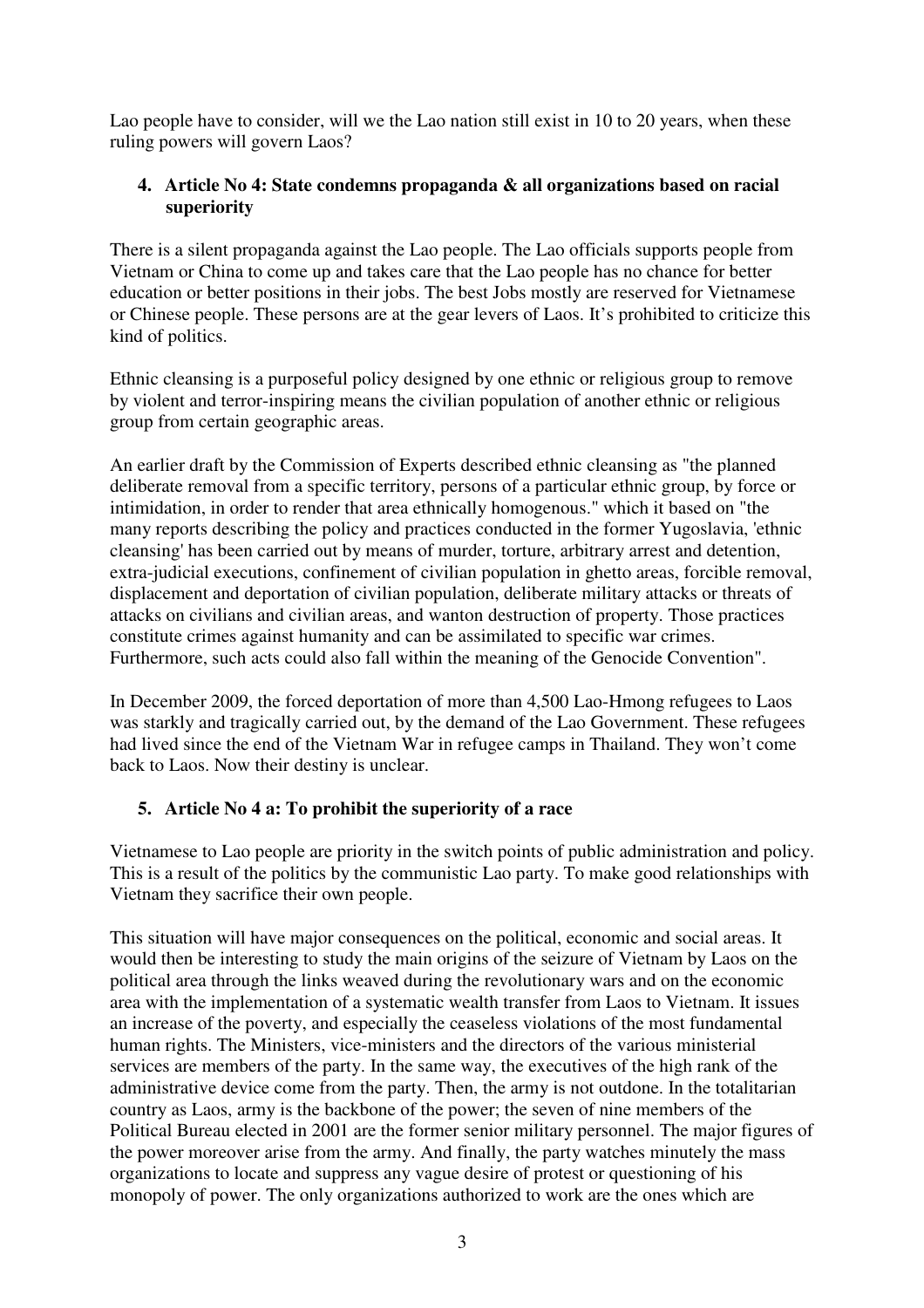directly managed by the party. Then, on the economic field the treaty sets up a systematic confiscation of financial aid and especially the natural wealth of Laos (wood, gold, precious stones, etc.) to Vietnam. Indeed, the State and the party have the total control over all the key sectors of the economy through public companies. These companies absorb the big part of grants coming from abroad by means of the loans which will never be paid off; furthermore they resist to any pressure of the international organizations to place them under control of the private sector. The anarchy operation of the soil's wealth creates huge damages on the environment. For these companies the natural resources are exported to only reach the objectives fixed by the party. It's the same concerning the extensive fishing intended only to feed the Vietnamese market. This situation has serious outcomes on the redundancy plan with the obstinacy of the unemployment, in particular the youth unemployment, but especially on blocking of the society in the aspiration of the population towards more sharing of wealth and freedom.

The London-based Environmental Investigation Agency alleged that the Vietnamese military was heavily involved in bribing Lao officials and then trafficking the timber on a massive scale to wood processing factories in neighboring Vietnam. This was denied by the Lao government and military. In an undercover operation in 2010 and 2011, the group said it tracked logs in Laos obtained by three Vietnamese enterprises as they made their way across the porous border to factories in Vietnam. It estimates the enterprises yearly smuggle some 8.8 million cubic feet (250,000 cubic meters) of wood worth some \$80 million.

#### **6. Article No 5 d: Right to civil rights**

There is no freedom of expression in Laos, all civil rights were mentioned in the 1991National Constitution but in practice the Lao authorities apply differently and discriminately.

So the Amnesty International Report 2011: Restrictions on freedom of expression, association and assembly continued. Prisoners of conscience and political prisoners remained imprisoned.

The Thai Criminal Court said "the raising of the three-headed elephant flag to replace the Lao National Flag during the operation cannot be deemed as a normal robbery but it was a kind of political expression".

F.P.S.S calls for immediate and urgent action from the United Nations High Commissioner for Refugees (UNHCR), to intervene and uphold the request submitted by lawyer Phuthisit Bounthon, on behalf of the 16 Vang Tao Laotians seeking political asylum and resettlement in the third country.

F.P.S.S wishes to express immediate concern over the processes that has led to the extradition of the 16 Vang Tao Laotians, particularly, given that on December 30, 2003 the Appellate court of Bangkok had ruled "inadmissible" the extradition request filed by the Lao dictatorship. Moreover, these persons had already been convicted in Oubol provincial court [Thailand] of illegally entering Thailand, and all had completed their sentences and were waiting for the reply of the High Commissioner for Refugees on their refugee status application. In that petition submitted to the U.N. High Commissioner for Refugees, the 16 Vang Tao Laotians argued that, if they were returned to Laos, they would face "cruel treatment … to intimidate people who would try to fight the regime, to introduce freedom and democracy." Now they are in the prison in Laos.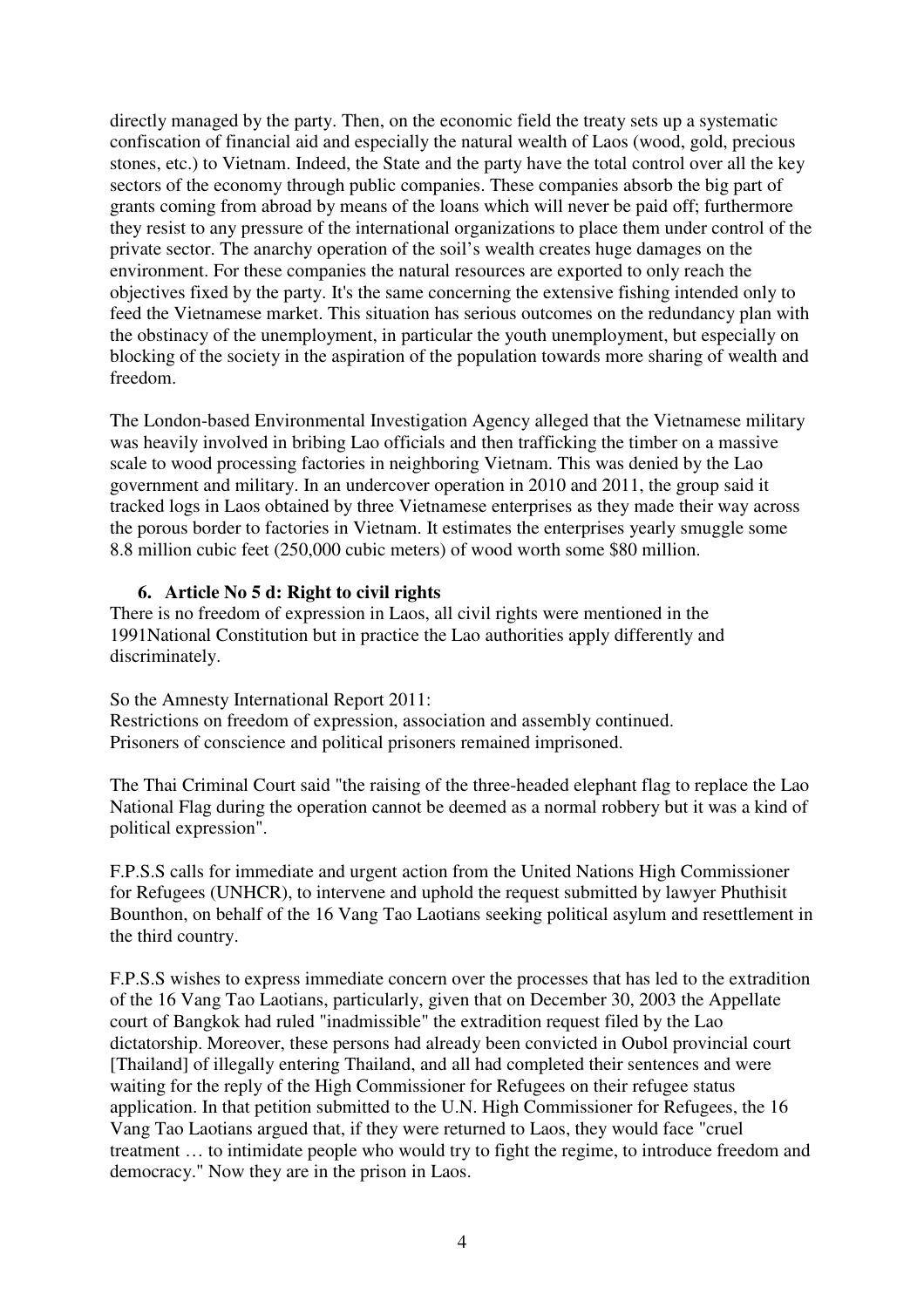We estimate that many thousands of political prisoners are imprisoned in Laos until now, nobody knows about their destiny. The Lao government still prohibits control by Amnesty International and the other human- rights- organizations.

# **7. Article No 5 d/9: Right to freedom of peaceful assembly and association**

There is no right for peaceful assemblies in Laos.

However, associations grouping including the intellectuals or the students being political conscious developed are closely watched and repressed in case of public protest such as the peaceful demonstration organized by the students on October 26th, 1999 to demand more social justice and more freedom was repressed in the blood by the authorities. To date, the authors of the demonstration are still imprisoned. In 2008, an armed rebellion in the north of the country arose but was crushed by the Lao and Vietnamese military.

On 2 November 2009, over 300 Laotians were arrested because they wanted to demonstrate for democracy and free elections, human rights, and independence from Vietnam. The participants and their leader, Mrs. Kingkeo Phongsery, of this demonstration are imprisoned. The government of the Lao PDR still arrests and incarcerate political prisoners and Laotians who advocate and protest for democracy in the country including the student protesters of October 1999 (Mr. Thongpaseut Keuakoun, Mr. Sengaroun Phenphanh, and Mr. Bouachanh Chanhmanivong) and the protesters of 2009 under the leadership of Ms. Kingkeo Phongsery and thousands of others who called for democratic change and who remain incarcerated and tortured in various prisons while the government denies Amnesty International access to learn their fates and conditions.

# **8. Article No 5 d/2: Right to leave any country and return to owns country**

The right to leave the country and to come back is not for every Laotian. Some asylum seekers, especially political opposition activists are excluded.

## **9. Article No 5 d/3: Right to nationality**

The right to nationality is granted not all Lao people. People from Vietnam or China became citizens after some years of residence in Laos, very easy. Lao people from abroad have to pay lots of money or have to work for the officials to get a Lao passport. It is prohibited to come back for Lao people who are activists for democracy.

## **10. Article No 5 f: Right to access to place for general public**

As part of the Special Agreement to the special economic zones, the access to public places is restricted for Laotians. New casino's and insert plants have been built by Chinese investors. Most of the workers in that area are Chinese people. Lao people needs a special passport and have to pay toll for this area.

# **11. Article No 5 e/1: Right to work, choice of employment, just conditions of work, protect against unemployment, right to equal pay for equal work, favorable remuneration**

The right to work is restricted by the corrupt rulers, thus the drugs and trafficking of children is promoted. The government of the Lao PDR neglects the youth, girls and boys, in the hundreds of thousands, who become victims of the black market as slave labourers' and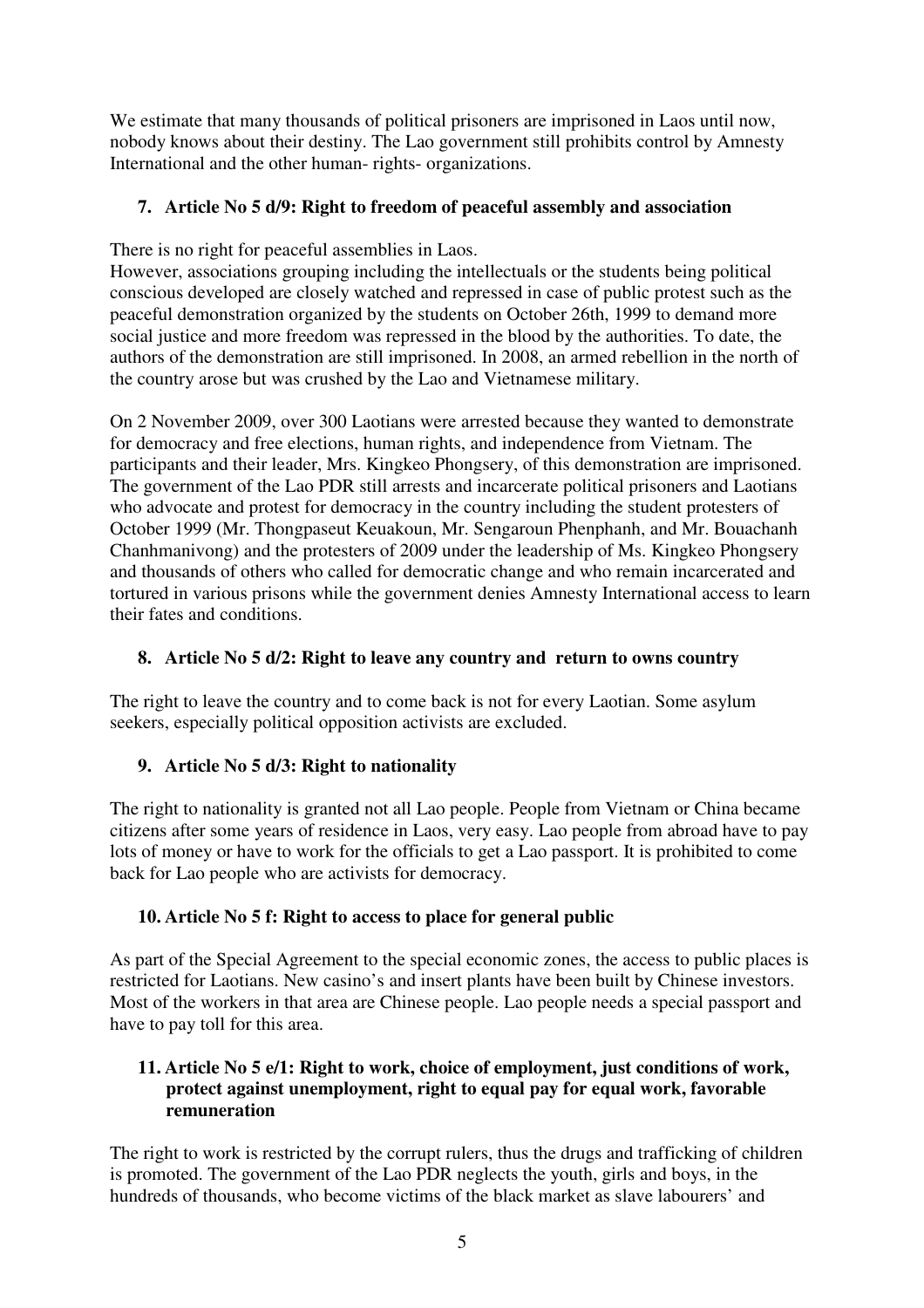prostitutes in Thailand and instead of being concerned and seeking solutions to the problem the government manufactures narcotics like methamphetamines for sale in neighbouring countries while affecting also the youth in Laos.

A Brisbane-based charity says it has smashed a child-trafficking ring that has sent 200 teenage girls from Laos into sex slavery in Thailand. Two Brisbane business figures started the charity, The Grey Man, which claims more than 400 supporters in Australia and South-East Asia. The Grey Man says its raids this month, with the help of Thai police, rescued five 15 year-old girls from brothels and karaoke bars. All these children at the brothels are 12 to 18 years old. It is alleged an accused child-trafficker took the girls from their families in 2005 after promising to find them factory work. The girls' families allegedly each received \$600 twice the average annual wage in Thailand. Three alleged ringleaders of the child trafficking ring were arrested this month in northern Laos, The Grey Man says.

Retired chartered accountant Russell Hawksford is one of the two men who front The Grey Man. The other, who only goes by the name "John", is said to be an ex-Special Air Service (SAS) officer. "John . . . became an anthropologist," Mr. Hawksford said. "He works in Brisbane when he is not in Laos." The Grey Man also runs projects to provide solar energy, community centers or school equipment. Rotary backs some projects. But the main game was running covert operations to rescue child prostitutes, Mr. Hawksford said. The last raids had been the most successful since the group formed in 2004. "We find that [the girls] are trafficked for either their labour or for the sex trade," he said. "We find that in the south [of Laos] . . . a lot of them are trafficked into Thailand for factories. But the ones we rescued were definitely for the sex trade. The intelligence we have is that the gang has been running roughly 200 girls a year."

Mr. Hawksford said The Grey Man's work barely scraped the surface towards eradicating child prostitution. "It is the tip of the iceberg, but it is still five lives," he said. "Once they are trafficked, they are beaten and raped. And if the resist they are beaten and raped and many of them end up with AIDS." Intelligence about the latest child-trafficking ring had come from a non-government agency working in northern Laos, he said. "They would prefer to give the intelligence to us and then we would work out the best way of handling the operation," he said. "We don't break the law, we don't do operations that might become an international incident and we obviously engage the police. "In this case, the provincial police engaged the Bangkok special squad and we worked out the logistics of doing it." He said the arrests, near Chiang Khong, had taken place on the Mekong River, with Thai police leading the operation. Police now had information that could lead to seven more arrests. Mr. Hawksford said there was no evidence of children trafficked to Australia, but there had been a few cases of Asian women smuggled into brothels. No one knows how many women and children are affected, but estimates for the East Asia region alone are between 250,000 and 400,000 a year.

#### **12. Article No 5 a: Right to equal treatment before tribunals, justice organs**

Equal treatment before the Court is out of order. We have some examples for violations against this article. Some lawyers have reported that they have to condemn people just before they come to the house of justice. The judges will be forced to take this action by the regents.

## **13. Article No 5 d/7: Right to freedom of thought, conscience and religion**

Freedom of religion is trampled, so the persecution of Christians